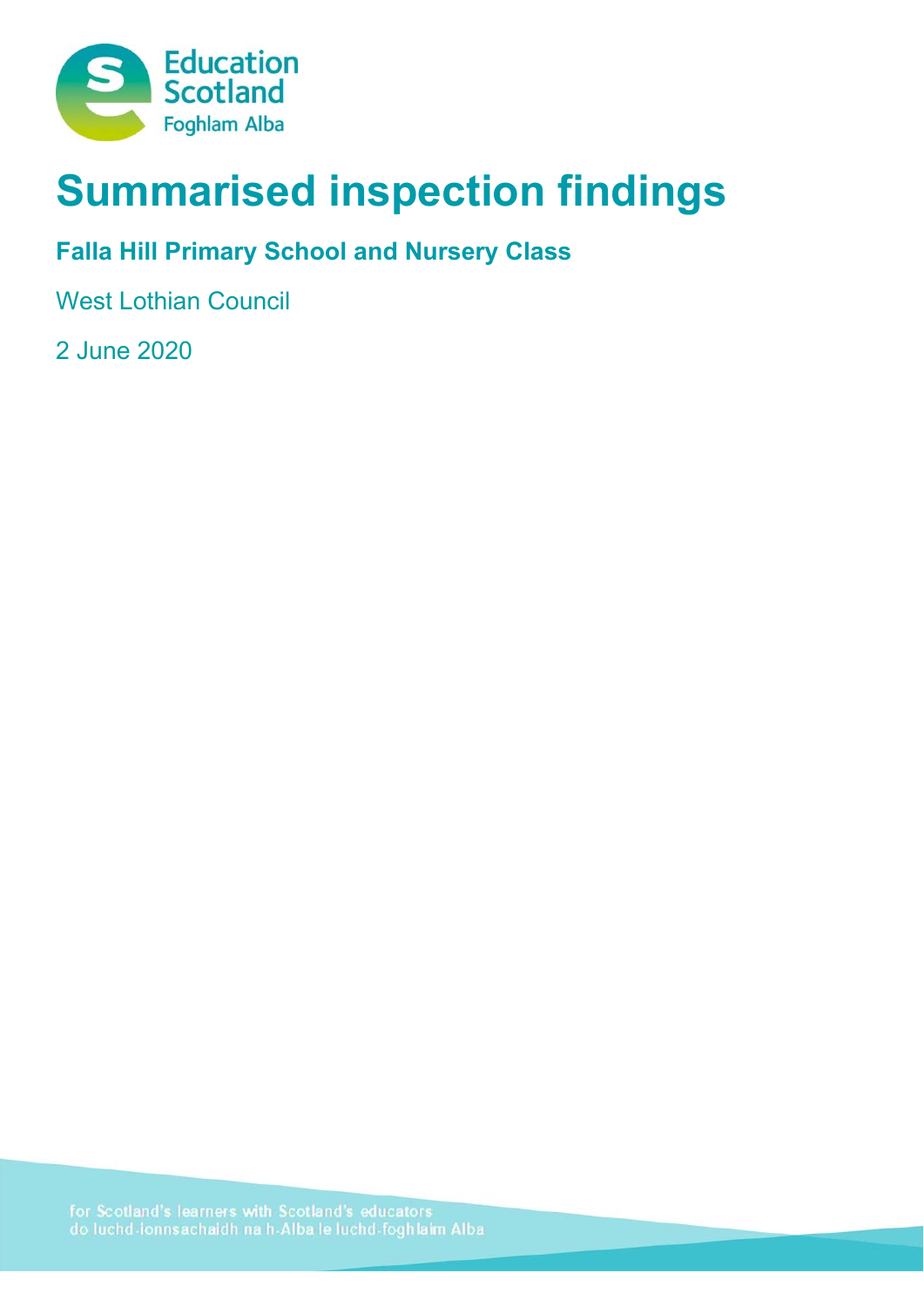## Key contextual information

Falla Hill Primary School and Nursery Class is located in the town of Fauldhouse in West Lothian. It serves Fauldhouse and surrounding areas. At the time of the inspection, the school roll was 172, and 41 children in the nursery class. The school serves an area of significant deprivation with around 88% of the children residing in quintiles 1 and 2. The headteacher had been in post since August 2019. Pupil Equity Funding has been used uniquely for the purposes of creating a nurturing school and improving the social, emotional and mental wellbeing of children.

## **2.3 Learning, teaching and assessment good good** This indicator focuses on ensuring high-quality learning experiences for all children and young people. It highlights the importance of highly-skilled staff who work with children, young people and others to ensure learning is motivating and meaningful. Effective use of assessment by staff and learners ensures children and young people maximise their successes and achievements. The themes are:  $\blacksquare$  learning and engagement

- $\blacksquare$  quality of teaching
- $\blacksquare$  effective use of assessment
- $\blacksquare$  planning, tracking and monitoring
- Senior leaders and staff take a nurturing approach to supporting children. As a result, children are valued and included consistently by all staff. The school's values of respect, responsible and belonging are visible throughout the school. Most children are able to demonstrate these values appropriately in their day to day work. Children are benefiting increasingly from the recent focus on improving relationships, building resilience and self-esteem. This means that in almost all classes, most children settle quickly to their learning. Most remain focussed on activities set for them by their teachers.
- Most children are gaining confidence in talking about the progress they are making in their learning. A few children across the school still require targeted support to talk about their learning and to engage more positively with their learning in class. In a few classes, children have regular opportunities to plan their learning. Senior leaders and staff need to increase the frequency of these planning opportunities and strive for consistency of approach. Children should be setting individual learning targets in other areas of the curriculum, such as in health and wellbeing.
- n Children in P1 classes benefit from well-designed play pedagogy. While playing they enjoy making choices. Children are motivated, independent learners who were excited by their involvement in making, selecting and adding colour to the playdough. In the travel agent's shop animated conversations focus on where to go on holiday. Teachers observe children during their play, and they involve them in planning what they want to learn next. They do this using visuals in the talking and thinking floorbooks. Children contribute willingly their ideas to the floorbooks drawing pictures of what they know already and want to know next. The school should build on this positive practice beyond P1.
- n Across the school, children gain important life skills through their involvement in clubs, committees and the pupil council. Most children take part with enthusiasm in the many experiences on offer after school. The introduction of the house system has improved the leadership skills of a few older children. Across the school, most children take on proudly their responsibilities for improving aspects of school life. These include designing the positive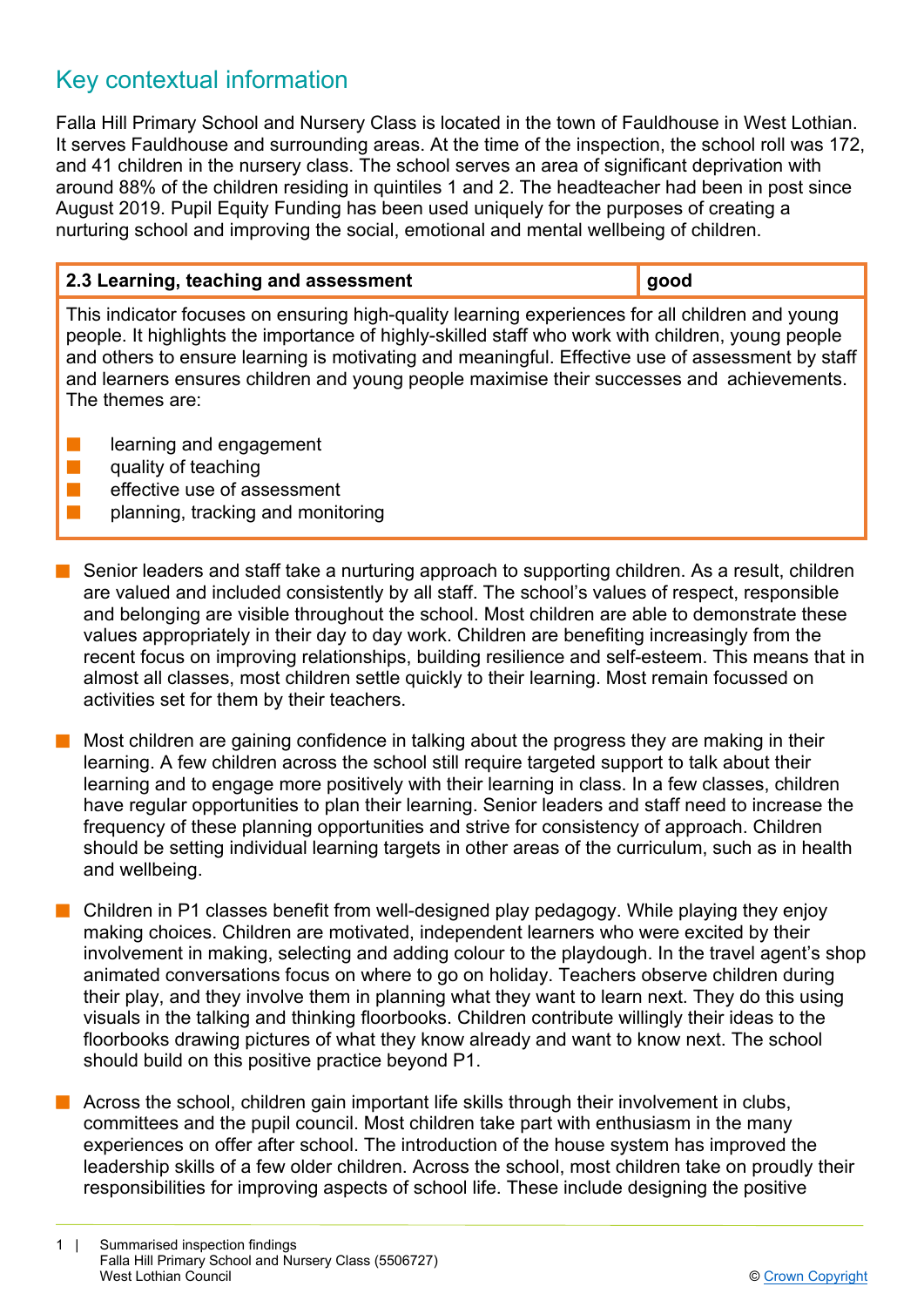behaviour awards. Positively, the creation of a reflection room emerged out of a suggestion from the children. The reflection room offers children a safe and quiet place to meet and to be supported by staff. Children at the upper stages benefit from residential trips, which offer them opportunities to develop teambuilding and citizenship skills. Children need to relate these skills to the world of work. Children do not yet have sufficient opportunities for outdoor learning which make use of the school grounds and beyond. Increased access to active outdoor activities would contribute to improving children's health and wellbeing.

- $\blacksquare$  Overall, the quality of teaching is good. Teachers are well organised, responsive and kind. They know their children very well, taking good account of their social, emotional and mental wellbeing needs. In the majority of lessons, they make regular use of digital technologies to support their teaching. Children need to use digital technologies more often. Teaching and support staff have positive relationships with almost all children. In most lessons, teachers explain clearly and succinctly the purpose of the lesson. At times, the adult voice dominates the lesson. Teachers need to involve children more as active participants in lessons. Most teachers provide evaluative written feedback to children. Children need support to use this feedback to set themselves more challenging, time contained targets, particularly in writing and numeracy. All staff take part in professional learning activities to improve their teaching skills, and to deepen their understanding of how to support children to succeed. Senior leaders and staff should share good practice more often to improve further the quality of children's experiences.
- The headteacher has devised a whole-school calendar for planning, tracking, monitoring and assessing children's progress. The school tracks children's achievement of a Curriculum for Excellence (CfE) level in literacy and numeracy. Staff are at the early stages of tracking children's progress in health and wellbeing. Teachers determine these CfE levels using their professional judgement, and a range of formative and summative assessment for literacy and numeracy. Teachers need to extend their range of assessments to require children to apply their learning in real-life and unfamiliar contexts. This will strengthen the quality of evidence available to teachers when building a picture of how well children are achieving.
- $\blacksquare$  Teachers have begun to engage with the National Benchmarks. They take part in school and cluster moderation activities. Teachers should continue to use the National Benchmarks to develop further their shared understanding of standards, particularly in listening and talking. Senior leaders should continue to develop their use of data to improve their tracking of particular groups and cohorts of children. This will help to inform further planning for improvement at a whole-school level as well as identify gaps in learning more accurately.
- **n** Senior leaders and teachers observe children during lessons to gather information on their progress. Staff gather information to identify children who need extra help with their learning. They share this information appropriately with support staff. This means they have a clear understanding of their role in supporting individuals and groups of children. Teachers meet regularly to plan what and how they will assess children's understanding of new concepts and skills taught. An important next step will be to ensure that planned learning is sufficiently challenging for children who are capable of achieving more.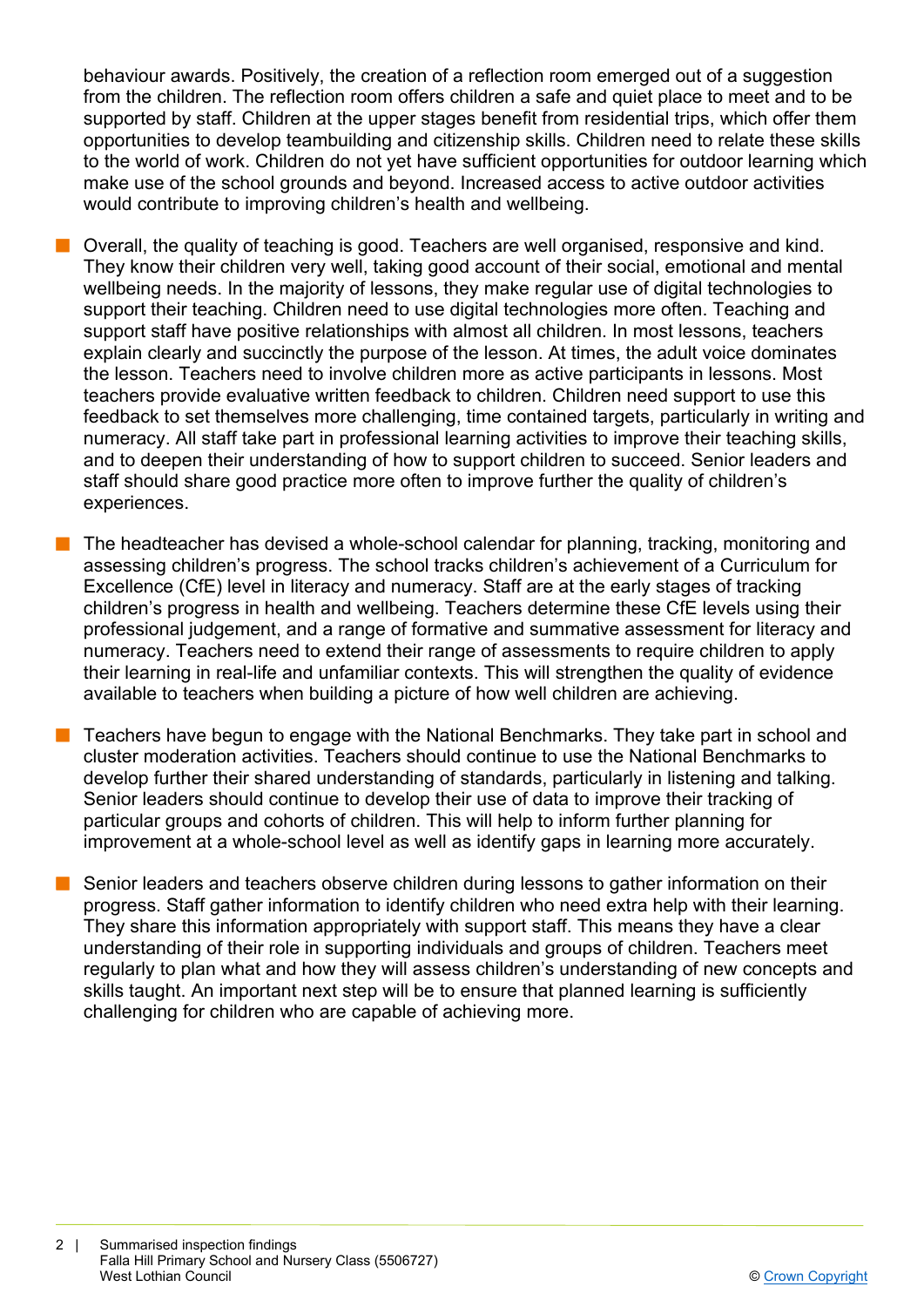## **2.1 Safeguarding and child protection**

**n** The school submitted self-evaluation information related to child protection and safeguarding. Inspectors discussed this information with relevant staff and, where appropriate, children. In addition, inspectors examined a sample of safeguarding documentation. Areas for development have been agreed with the school and the education authority.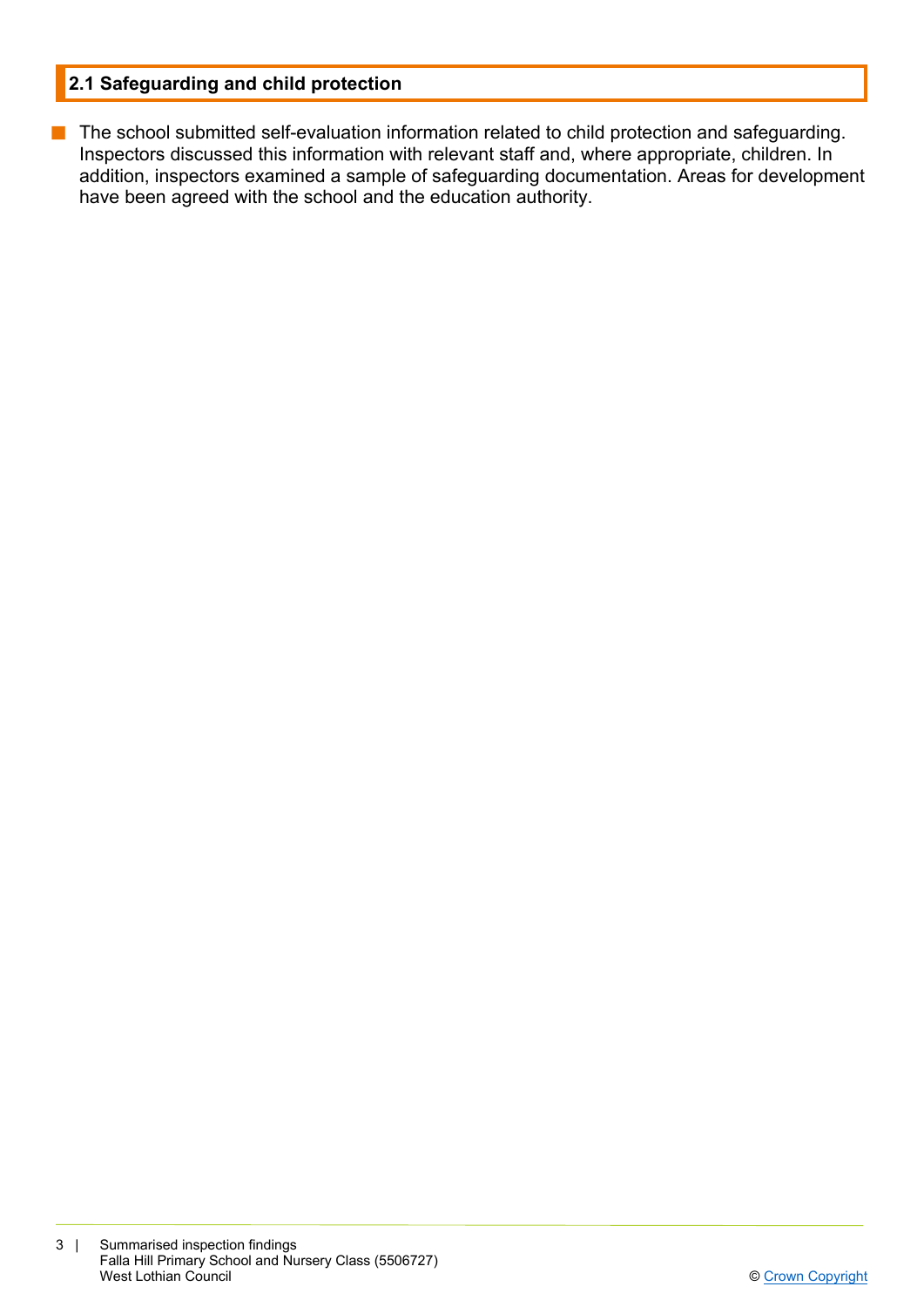| 3.2 Raising attainment and achievement                                                                                                                                                                                                                                                                                                                                                                                  | satisfactory |  |
|-------------------------------------------------------------------------------------------------------------------------------------------------------------------------------------------------------------------------------------------------------------------------------------------------------------------------------------------------------------------------------------------------------------------------|--------------|--|
| This indicator focuses on the school's success in achieving the best possible outcomes for all<br>learners. Success is measured in attainment across all areas of the curriculum and through<br>the school's ability to demonstrate learners' achievements in relation to skills and attributes.<br>Continuous improvement or sustained high standards over time is a key feature of this<br>indicator. The themes are: |              |  |
| attainment in literacy and numeracy<br>attainment over time<br>overall quality of learners' achievement<br>equity for all learners                                                                                                                                                                                                                                                                                      |              |  |

### **Overall attainment in literacy and numeracy**

n The school provided a range of data on children's attainment in literacy and numeracy. This data needs to be more robust to generate an accurate picture of achievement of CfE levels. Overall children's attainment in literacy and numeracy is satisfactory. The majority of children are achieving appropriate CfE levels in literacy and numeracy. Children with additional barriers to their learning are making appropriate progress from their previous targets.

#### **Literacy and English**

 $\blacksquare$  Most children achieve appropriate CfE levels for listening and talking. The majority of children achieve appropriate CfE levels in reading and writing.

#### **Listening and talking**

 $\blacksquare$  The majority of children take turns to talk and most focus attentively during class lessons. Across the school, a few children find it difficult to wait until it is their turn to speak. Across the school, most children respect contributions of others during group and whole class discussions. At second level, almost all willingly share their views on their favourite subjects in school, and opinions on what they like about school dinners. Children should be supported better to take part in group discussion to practice speaking audibly and clearly for a range of purposes.

#### **Reading**

**n** The majority of children are making satisfactory progress in reading. At early level, the majority of children engage enthusiastically during phonics lessons. They use confidently their knowledge of sounds to help them read words in texts, and on signs around the classroom. At first level, children's skills in reading aloud are variable. The majority of children read fluently, and with expression, while others need support to decode unfamiliar words. The majority of children pick out with ease the main ideas in a story. They locate correctly key words and answer simple questions about the genre of a familiar text. At second level, children are developing confidence in skimming and scanning for information.

#### **Writing**

■ Across the school, the majority of children are making good progress in writing. At the early level, the majority of children form their letters well and leave spaces between words. Children need to develop further their fine motor skills. At first level, children spell most common words accurately. Children write for a good range of purposes. Around a half of the children are achieving well at second level. The quality of children's work is too varied. In the best examples, children write at length, neatly, and in paragraphs. They craft interesting imaginative pieces of text which use appropriately relevant vocabulary. Across the school, teachers rely too much on commercially produced worksheets that are then stuck into children's workbooks and jotters.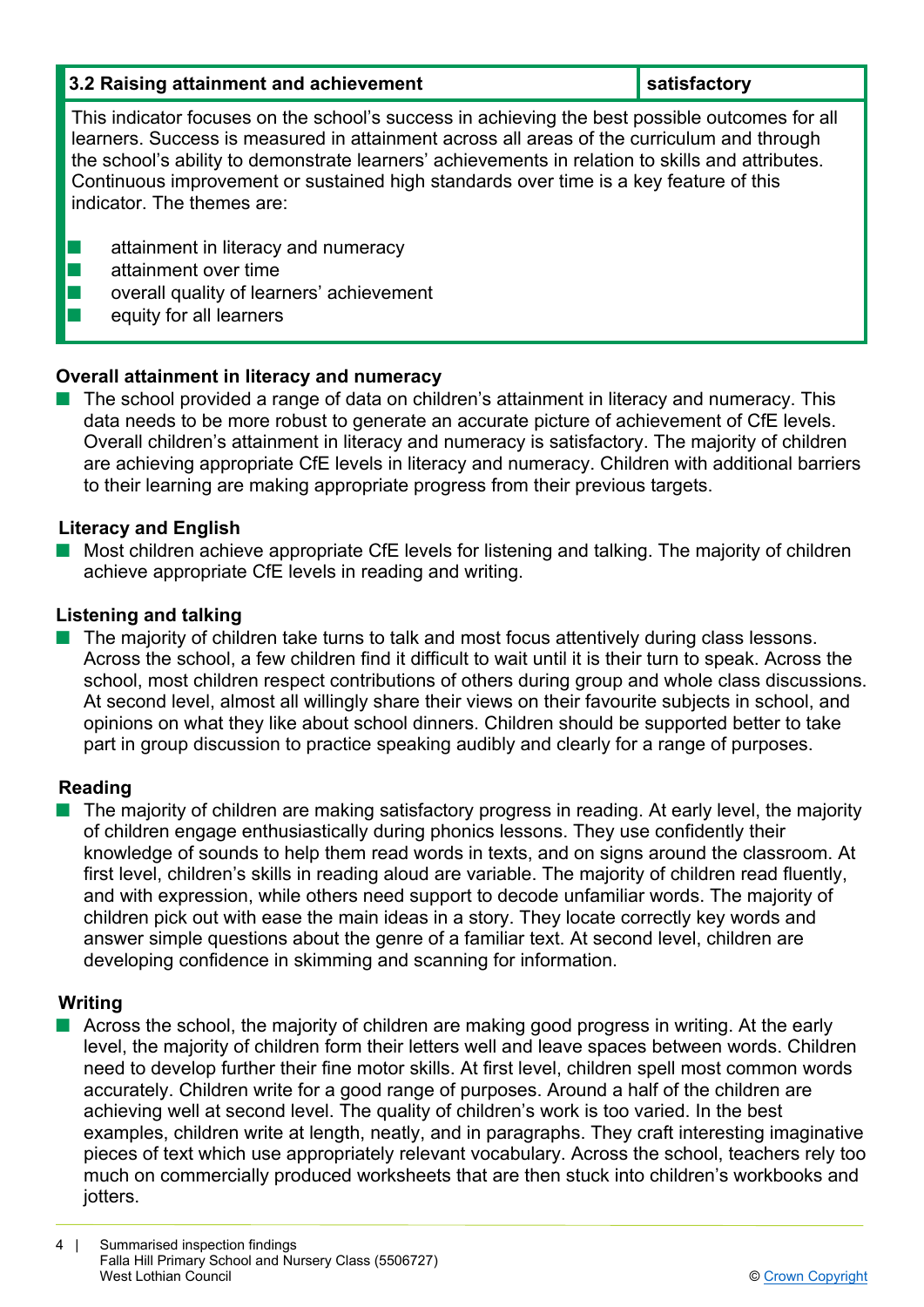#### **Numeracy and mathematics**

■ Overall, attainment in numeracy and mathematics is satisfactory. Teachers provide a range of numeracy and mathematics experiences for children over the school session. Children should now develop their learning within relevant contexts, and to apply their learning in new and unfamiliar situations.

#### **Number, money and measure**

■ At early level, children sort and compare confidently concrete materials in a variety of different ways. A few children order correctly numbers to 100 from the smallest to the largest. They articulate clearly various strategies they use to subtract successfully within 20. At first level, a majority of children round numbers to the nearest 10 and 100. They multiply accurately numbers using single digits and identify simple fractions. They need more practice in placing fractions in order on a number line. At second level, most children round numbers to the nearest 1,000 and 10,000. They have a good understanding of equivalent forms of common fractions, decimal fractions and percentages. Children need more practice in finding simple percentages of a quantity. Across first and second levels, children employ well a range of strategies to carry out simple calculations. They need more practice in solving multi-step problems and mental agility.

#### **Shape, position and movement**

At early level, most children recognise and sort correctly two-dimensional shapes and three-dimensional objects. They compare shapes using terms such as larger and smaller. At first level, most children use appropriate mathematical language to describe the properties of common two-dimensional shapes and three-dimensional objects. They need more practice in developing their understanding of symmetry. At second level, a majority of children understand that the radius of a circle is half of the diameter. They identify most of the time, right, obtuse and acute angles. Across the school, children need to extend their knowledge and skills in shape, position and movement.

#### **Information handling**

 $\blacksquare$  At early level, children collect information about their favourite colours and display appropriately the data on a pictogram. At second level, children gather information using tally marks and frequency tables. They display successfully information on scatter graphs, Venn diagrams, and bar graphs. Children need to develop further their information handling, and digital skills.

#### **Attainment over time**

The school has a range of data over time. The data provided on the achievement of CfE levels needs to be more accurate to reflect appropriately children's attainment over time. Continued improvement to whole school approaches to assessment and moderation will support teachers in making reliable professional judgement.

#### **Overall quality of learner's achievement**

 $\blacksquare$  The school provides many opportunities for children to develop the four capacities of CfE. This includes the vertical leadership groups, which involve all children. Children from across the school are also enthusiastic members of the pupil leadership group and the eco committee. They benefit from being digital leaders, developing confidence and leadership skills. The school was proud to receive its third Eco-Schools Scotland Green Flag. Children receive certificates for success in a range of sporting achievements from the Whitburn Sports Partnership. Children's achievements in and outwith school are celebrated regularly at whole school assemblies, in displays, and through social media.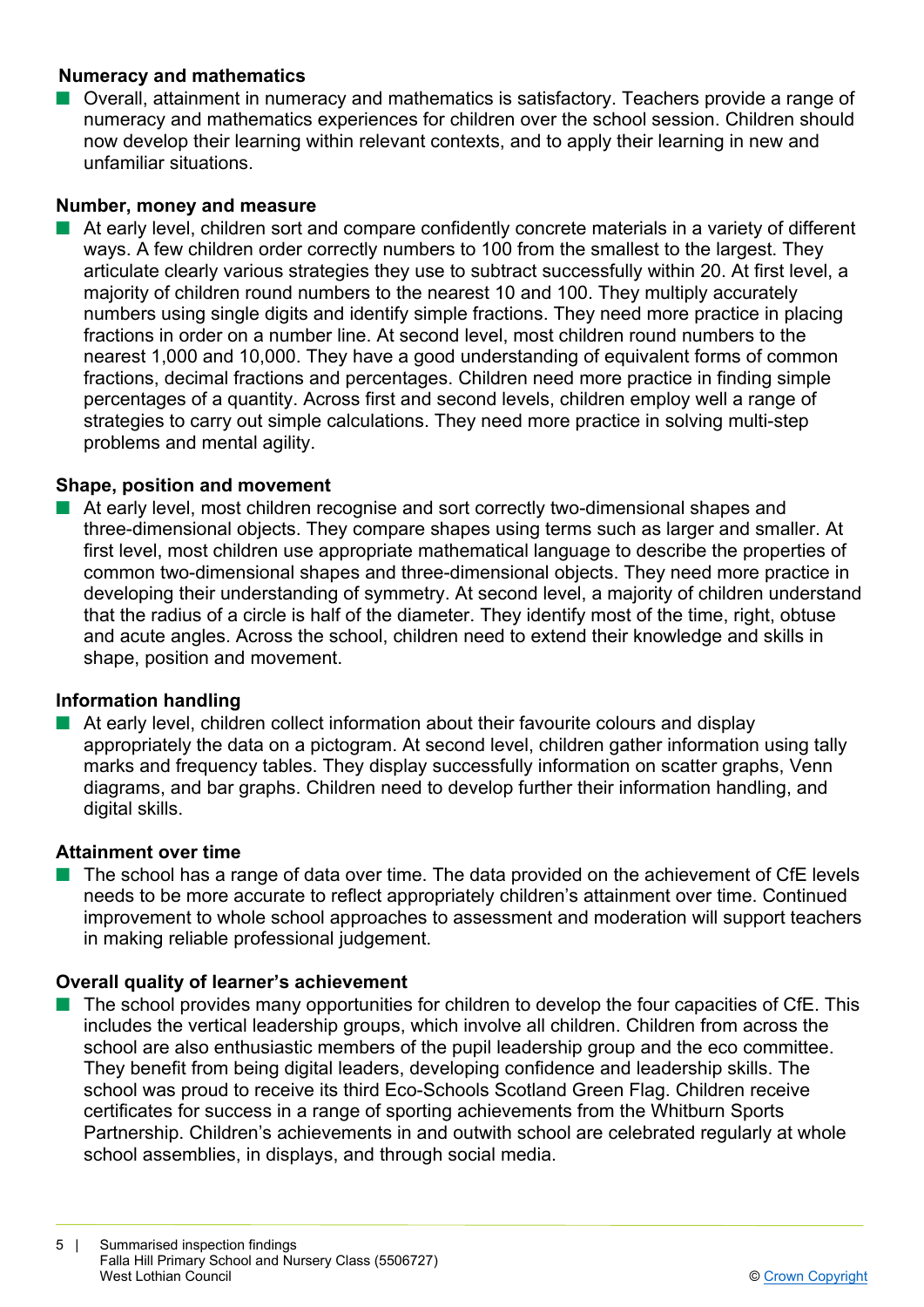**n** Staff and partners work well together to offer after school clubs in a wide range of activities such as football, multi-sports and choir. The senior leadership team and teachers record the number of children participating in these activities. They should develop a whole-school tracking system to record which children are involved in after school activities. Staff should highlight the skills children are developing both in and out with school. Children are not yet aware of the skills they are developing through wider achievement opportunities.

#### **Equity for all learners**

Staff have a very good understanding of the social context of the school. Senior leaders' analysis of current data is supporting them to identify attainment gaps across the school. They know their children well, and ensure children who experience barriers to their learning receive the support they need. The introduction of a nurture class and nurturing approaches is supporting children to access learning. Pupil Equity Fund has been used to employ pupil support workers. They have been trained to deliver a range of interventions designed to target gaps in literacy across the school. Early indications are that these interventions are beginning to improve outcomes for targeted individuals and groups. Staff should continue to monitor the impact of these approaches on children's learning across the curriculum.